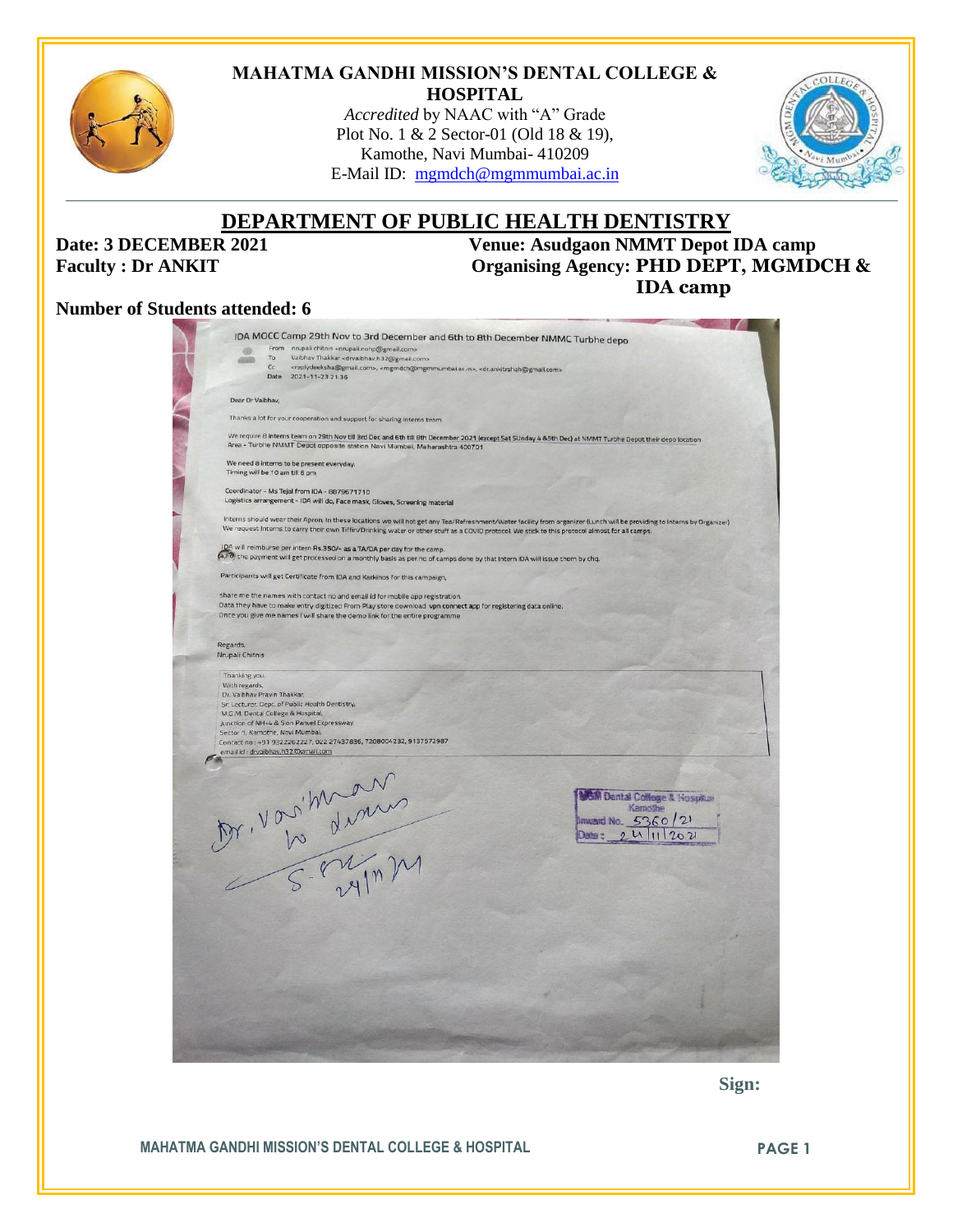#### **Summary:**

#### **Assessment of Oral Health Status and Treatment need of patients at NMMT Bus Depot Asudgaon.**

 MGM Dental College constantly takes efforts of extending the oral health care to the community. The oral care initiative was also extended to patients at **NMMT Bus Depot Asudgaon**with the intention of creating awareness and providing oral health care to the patients.

### **Aim and objective:**

- 1. To assess the oral health status of patients and to provide necessary Dental treatment.
- 2. To educate them and create awareness about oral health.

#### **Method**:

A type III examination was carried out with the use of mouth mirror and probe in day light. All the patients were assessed for oral health status and were explained the need to get the problems corrected. The patients were made aware of the existing dental problems and preventive measures were explained.

**Observations:** A total no of 124 patients were examined for various dental problems. Those requiring extensive treatment were referred to MGM Dental College and Hospital, Kamothe.

#### **1 Oral health status:**

| <b>Condition</b> | No. of<br>individuals | Percentage<br>$\frac{0}{0}$ | <b>ORAL HEALTH</b><br><b>STATUS</b> |
|------------------|-----------------------|-----------------------------|-------------------------------------|
| Dental caries    | 64                    | 51.6%                       | $\blacksquare$ DF<br><b>CA</b>      |
| Gingivitis       | 36                    | 29%                         | $\blacksquare$ MI                   |
| Missing          | 14                    | 11.2%                       | $\blacksquare M$<br>O <sub>N</sub>  |
| Malocclusion     | 10                    | 8%                          | $\blacksquare$ GI                   |



#### **Interpretation and conclusion:**

**Dental caries is the most common problem among the patients followed by gingivitis.**

**Oral health education and prevention strategies should be implemented in order to reduce the disease burden among these patients.**

 **Sign:**

DENTAL CARIES

ON

**MAHATMA GANDHI MISSION'S DENTAL COLLEGE & HOSPITAL PAGE 2**